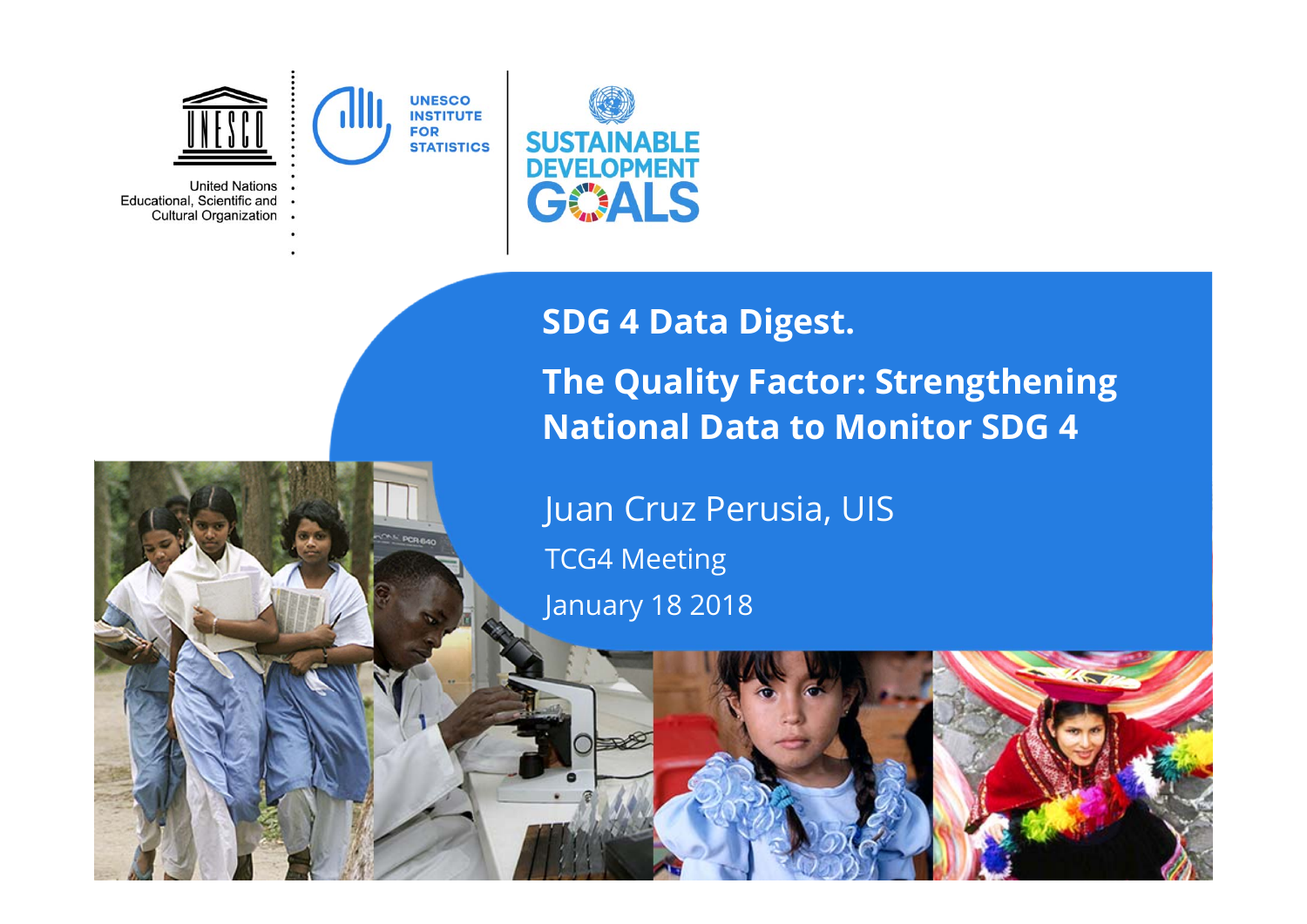**SDG 4 DATA DIGEST 2017** 

UNESCO<br>INSTITUTE<br>FOR<br>STATISTICS

**SUSTAINABLI**<br>DEVELOPMENT GOALS

7111.

ø

 $\left| \right\rangle$ 富

偏 A ka.

> **The Quality Factor: Strengthening National Data to Monitor Sustainable Development Goal 4**



- Released on December 6<sup>th</sup>, 2017.
- Main focus on national data, emphasizing <u>data quality as</u><br>the foundation for effective monitoring.
- A roadmap of <u>strategies and<br>tools</u> to help countries<br>produce quality data on<br>education.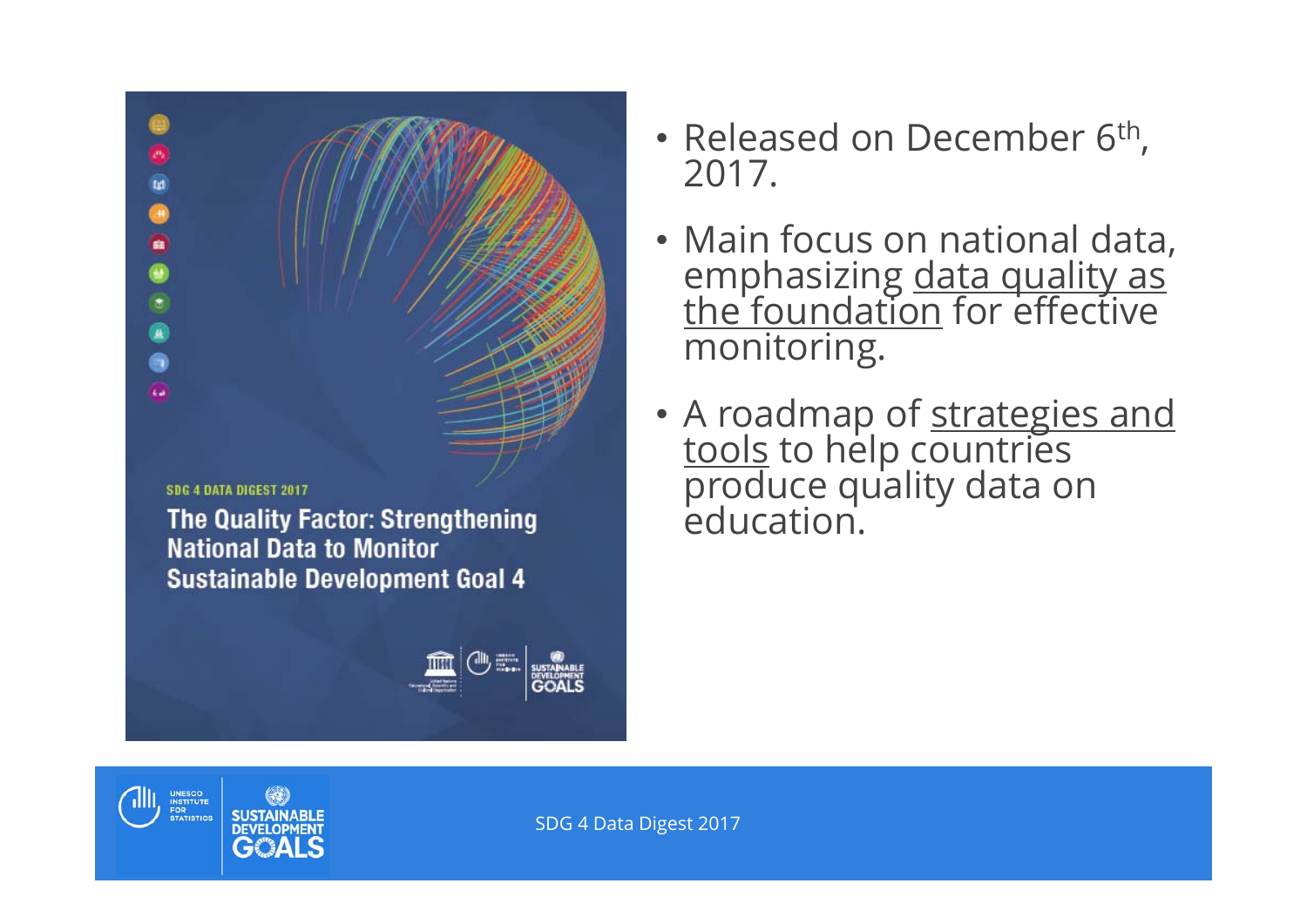### **Structure of the SDG 4 Data Digest**

## **SECTIONS:**

- 1. Monitoring the international education agenda
- 2. Framework to produce quality statistics to monitor progress towards SDG 4
- 3. Strategies and tools to support the development of national statistical capacities to monitor SDG 4

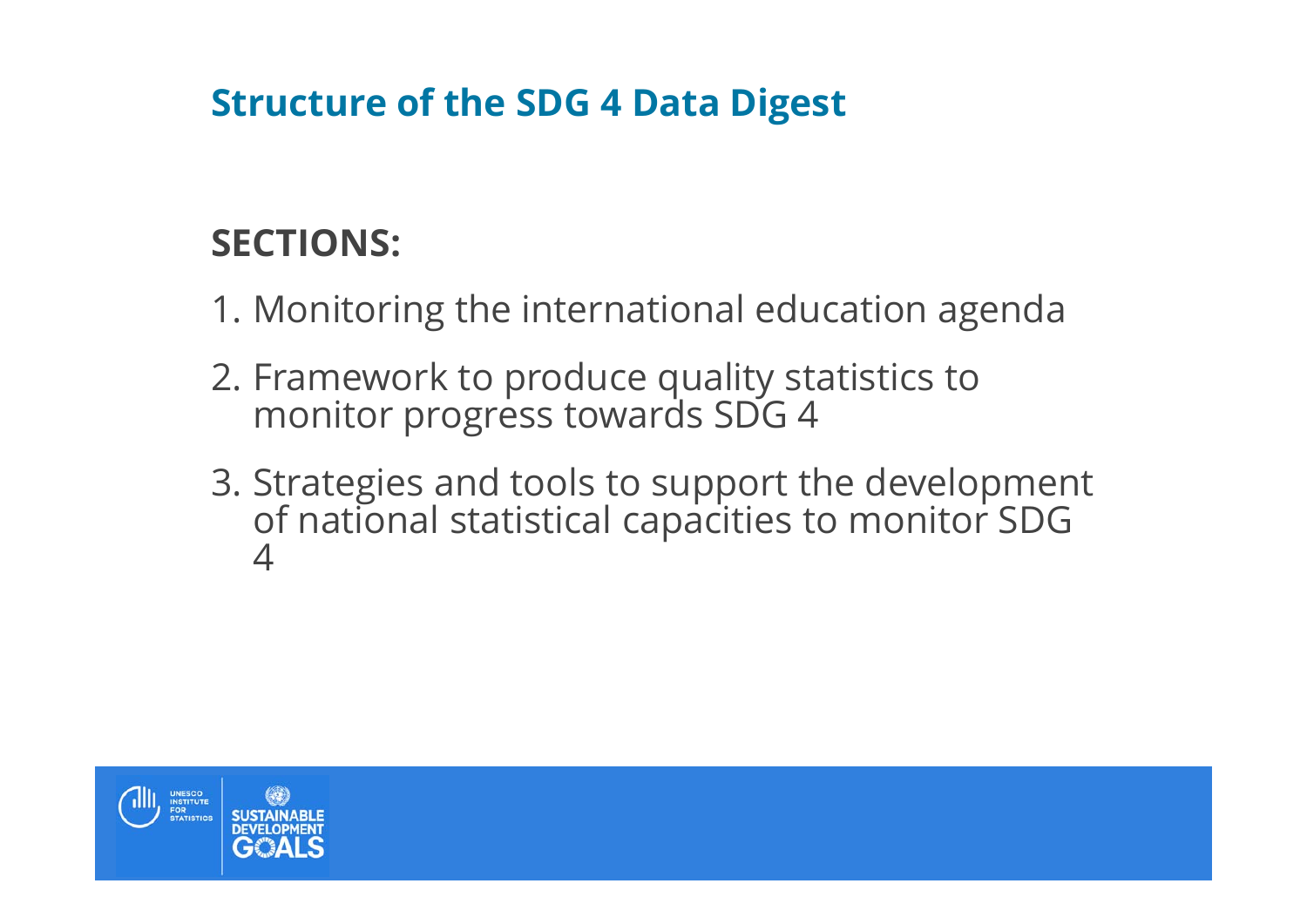### **Section 1: Monitoring the international education agenda**

- Summary of definition processes of SDG 4 indicators.
- Latest definitions made by the TCG
- Status of indicator development and implementation processes as of 2017
- Coverage of SDG 4 global and thematic indicators

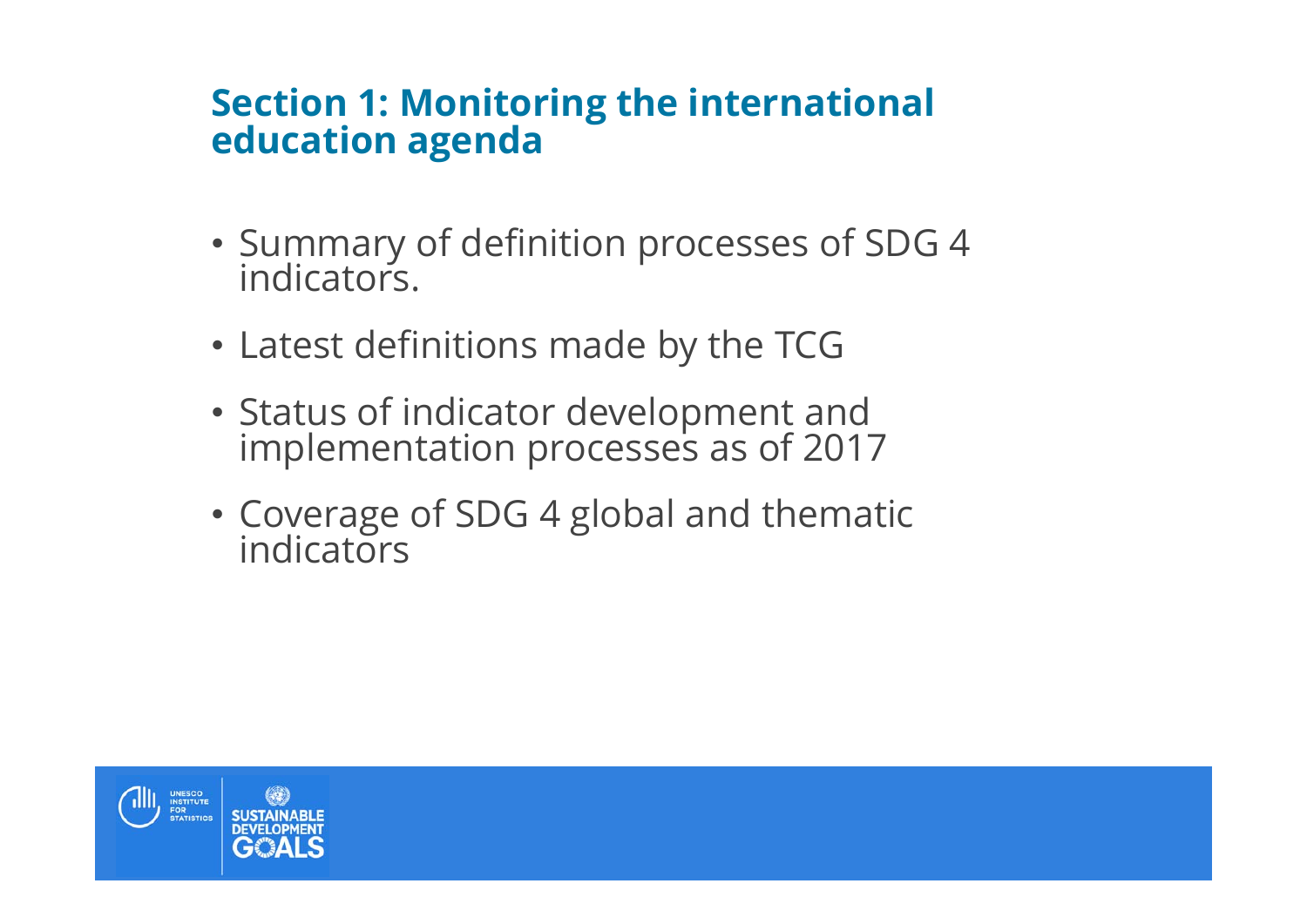Section 2 **Producing quality<br>statistics to monitor** progress towards SDG<sub>4</sub>

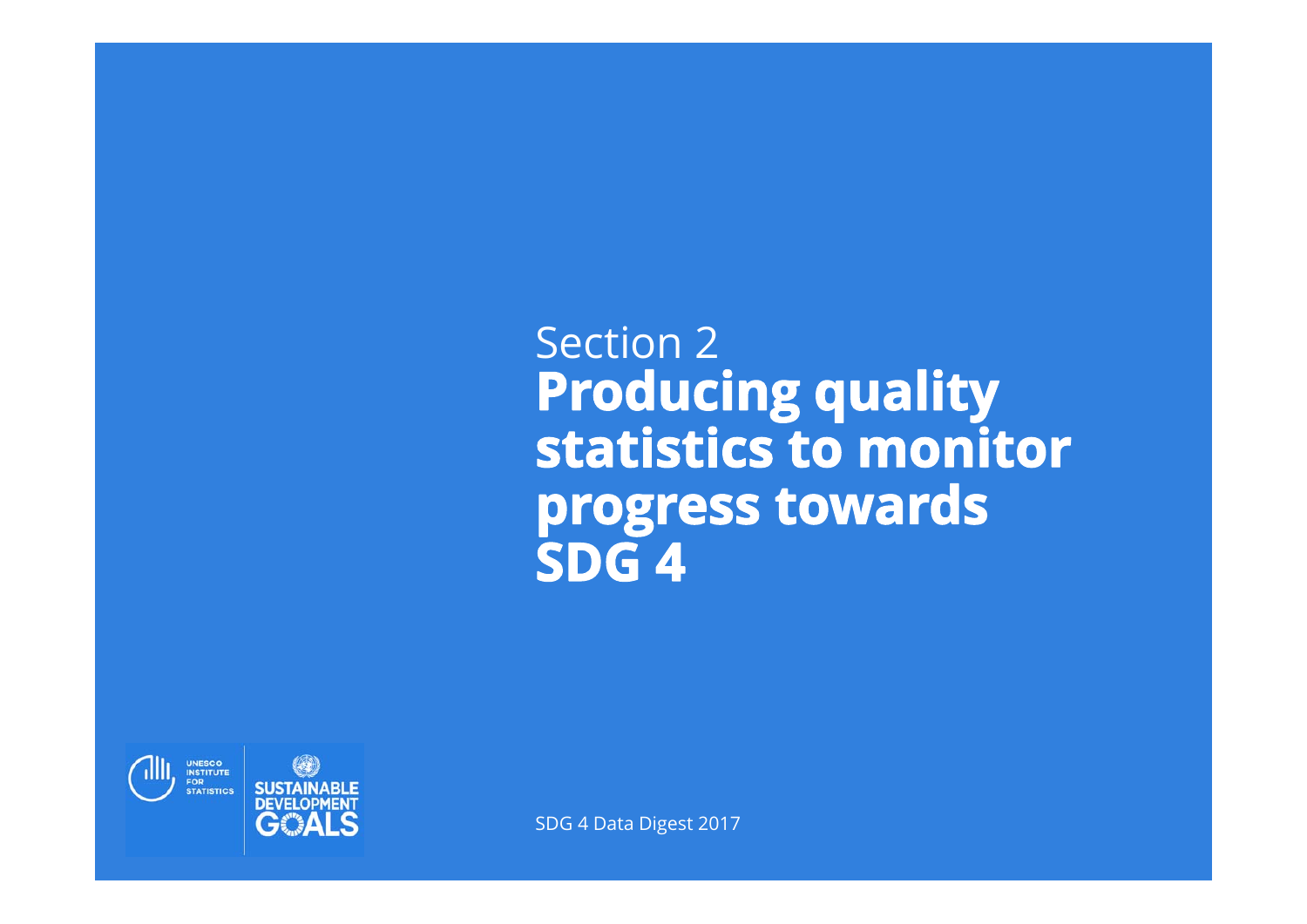# **The UIS model for quality statistics**

- Data quality reflects the *quality of the process* that produced the data
- The robustness of the SDG 4 global monitoring framework firstly *relies on the quality of data produced at the national level.*
- **UIS Education Data Quality Assessment Framework (Ed-DQAF**). Quality model referenced to the generic DQAF produced by IMF around six dimensions of data quality, that has been developed initially by UIS and the WB.
- Model followed by several national, regional and international statistical organizations

THE UNESCONSTITUTE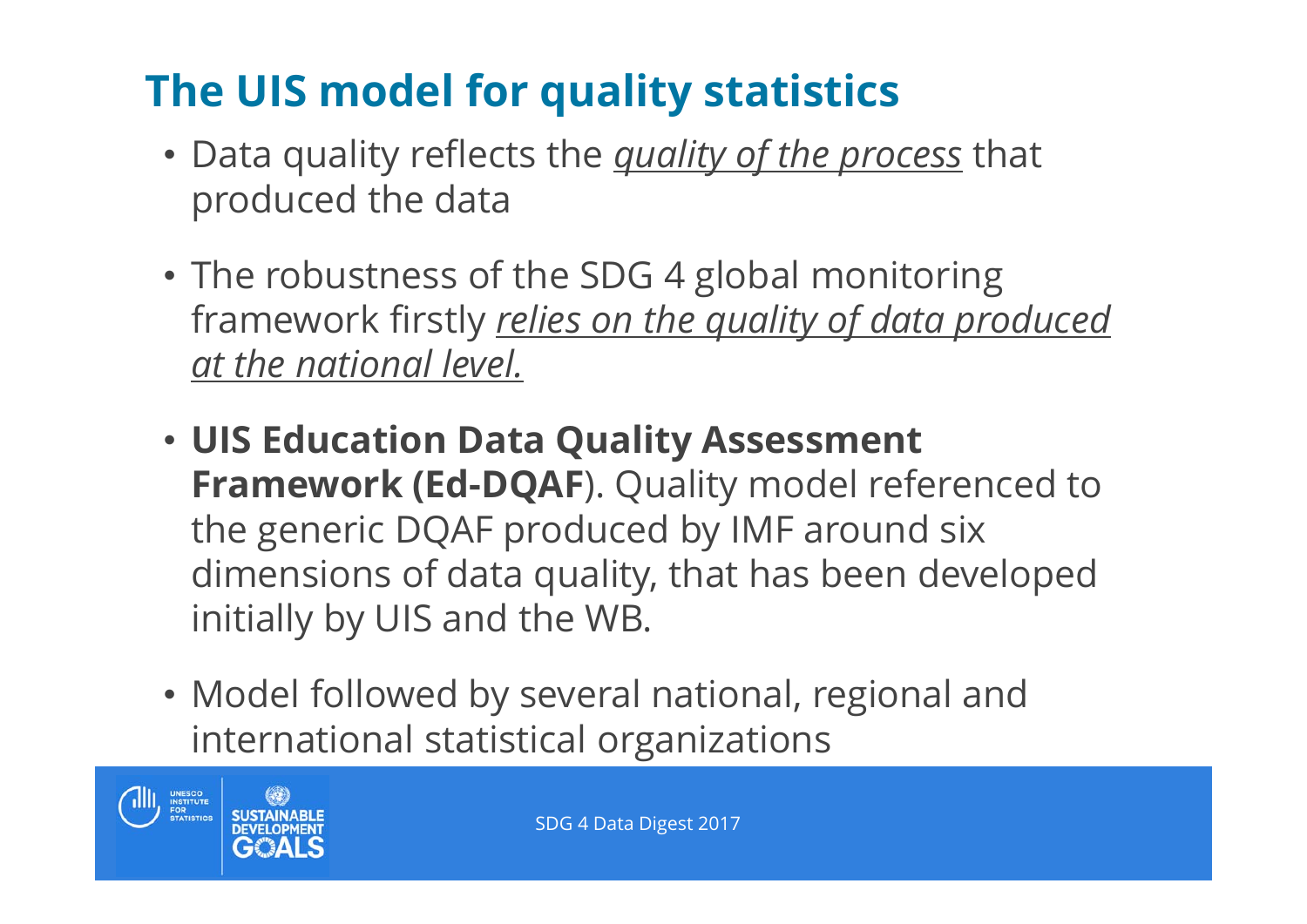## **The UIS model for quality statistics: definitions**

### Three areas under which 6 dimensions of data quality are defined



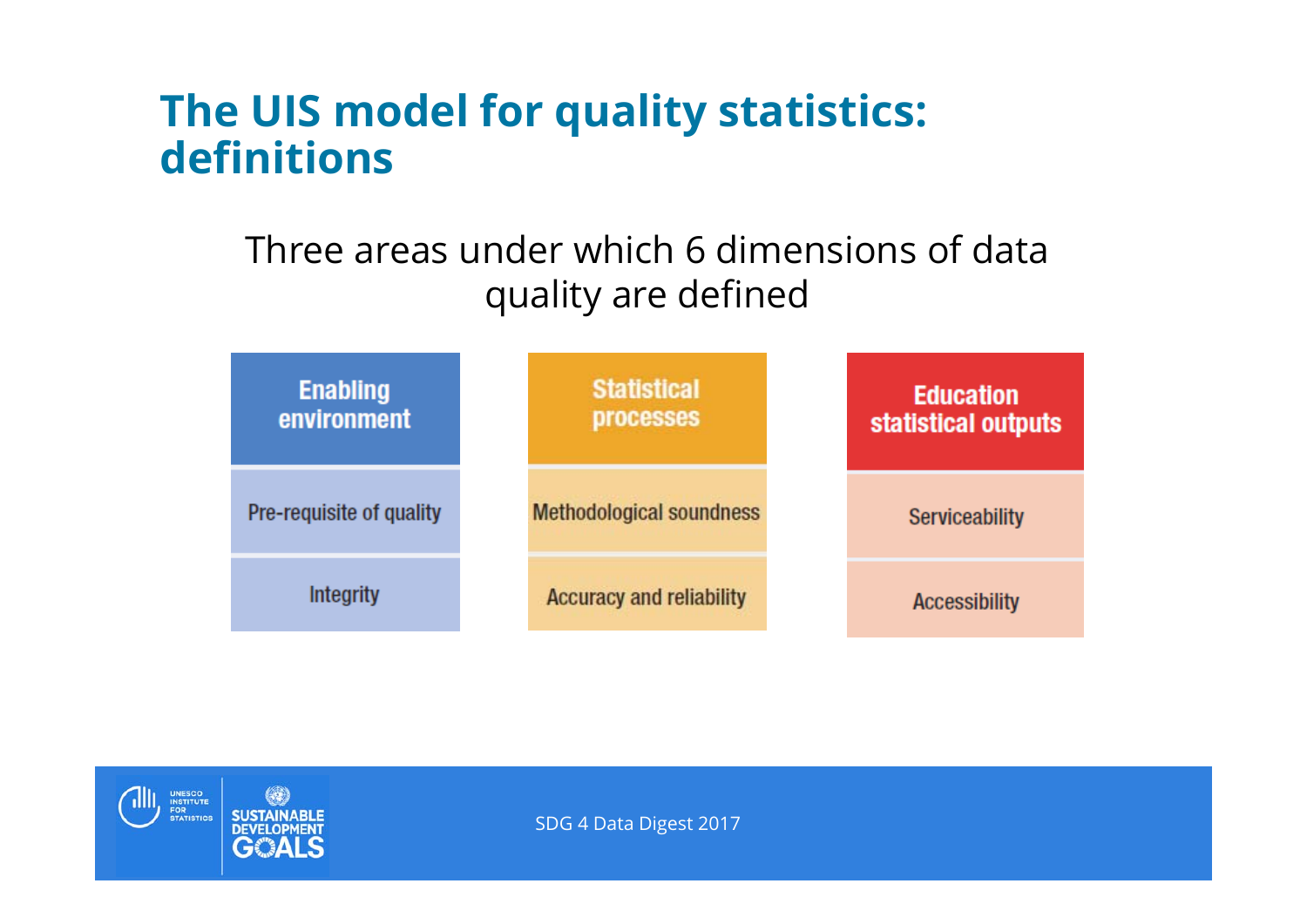

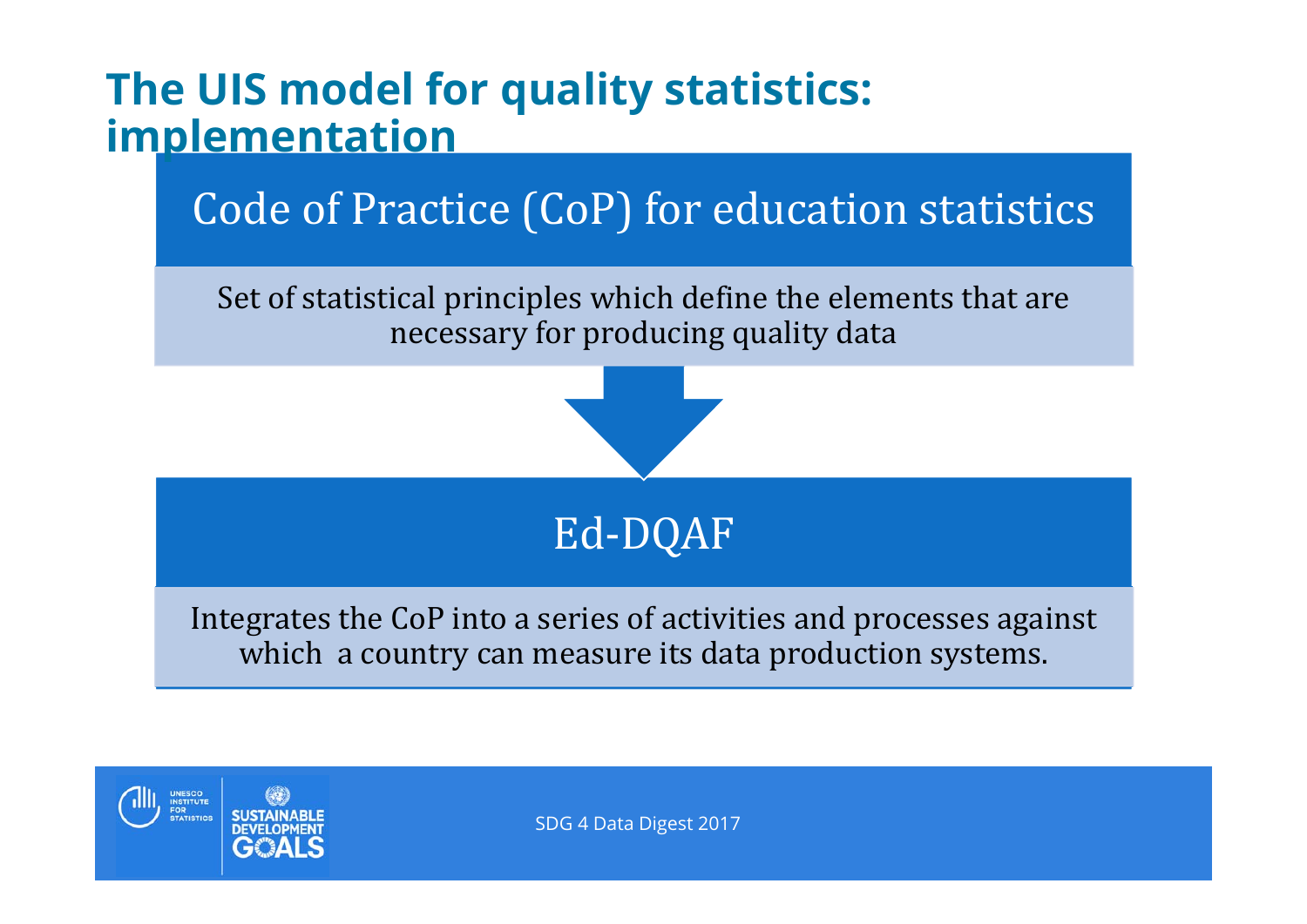Section 3Supporting the<br>development of national statistical capacities to **monitor SDG 4** 

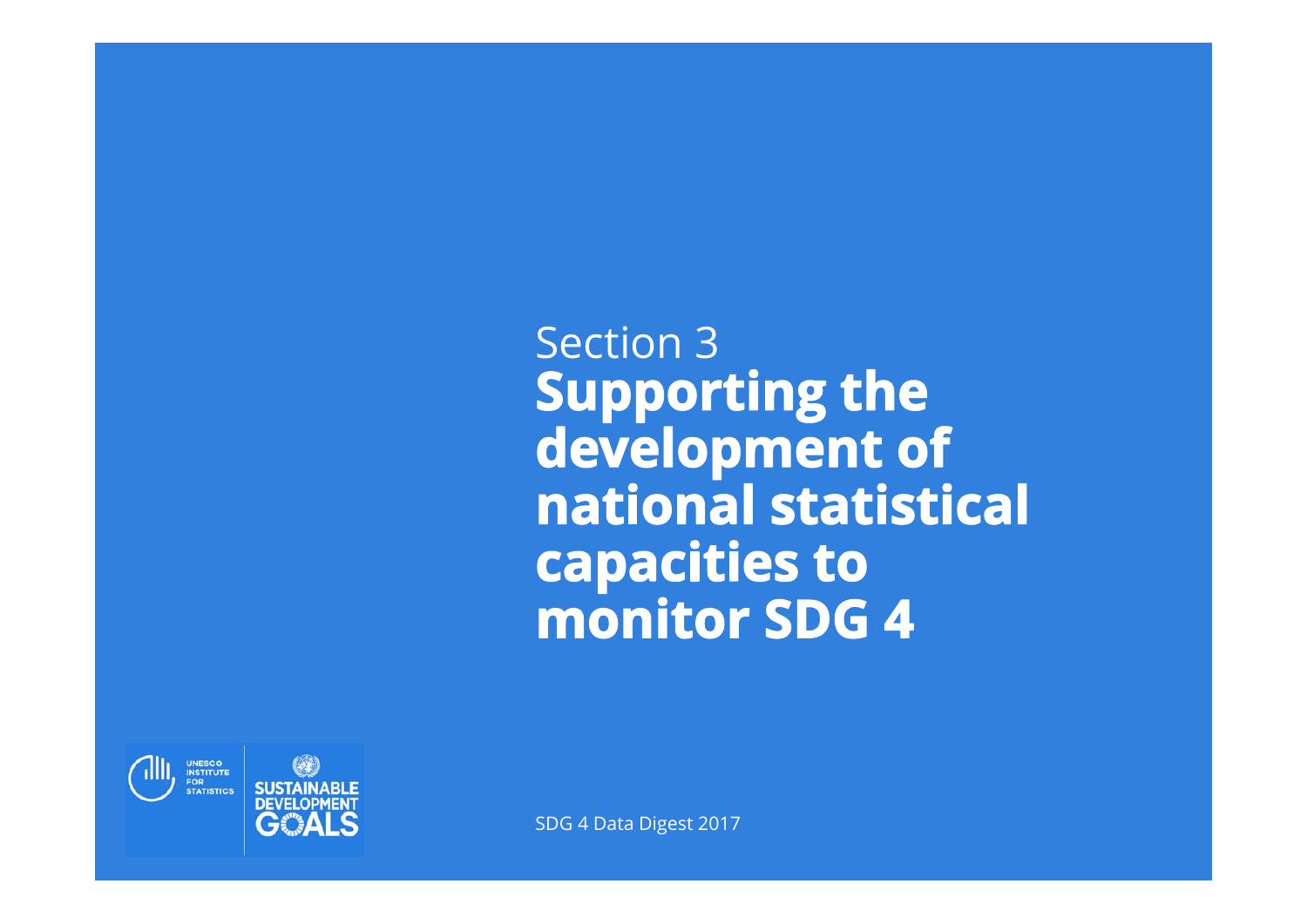# **UIS model of national capacity development**

• Four areas of the UIS capacity development work



- Guided by three principles
	- 1) Partnership development
	- 2) Engaging national stakeholders for ownership and sustainability
	- 3) Holistic approach of capacity building (individual, organizational and institutional levels)